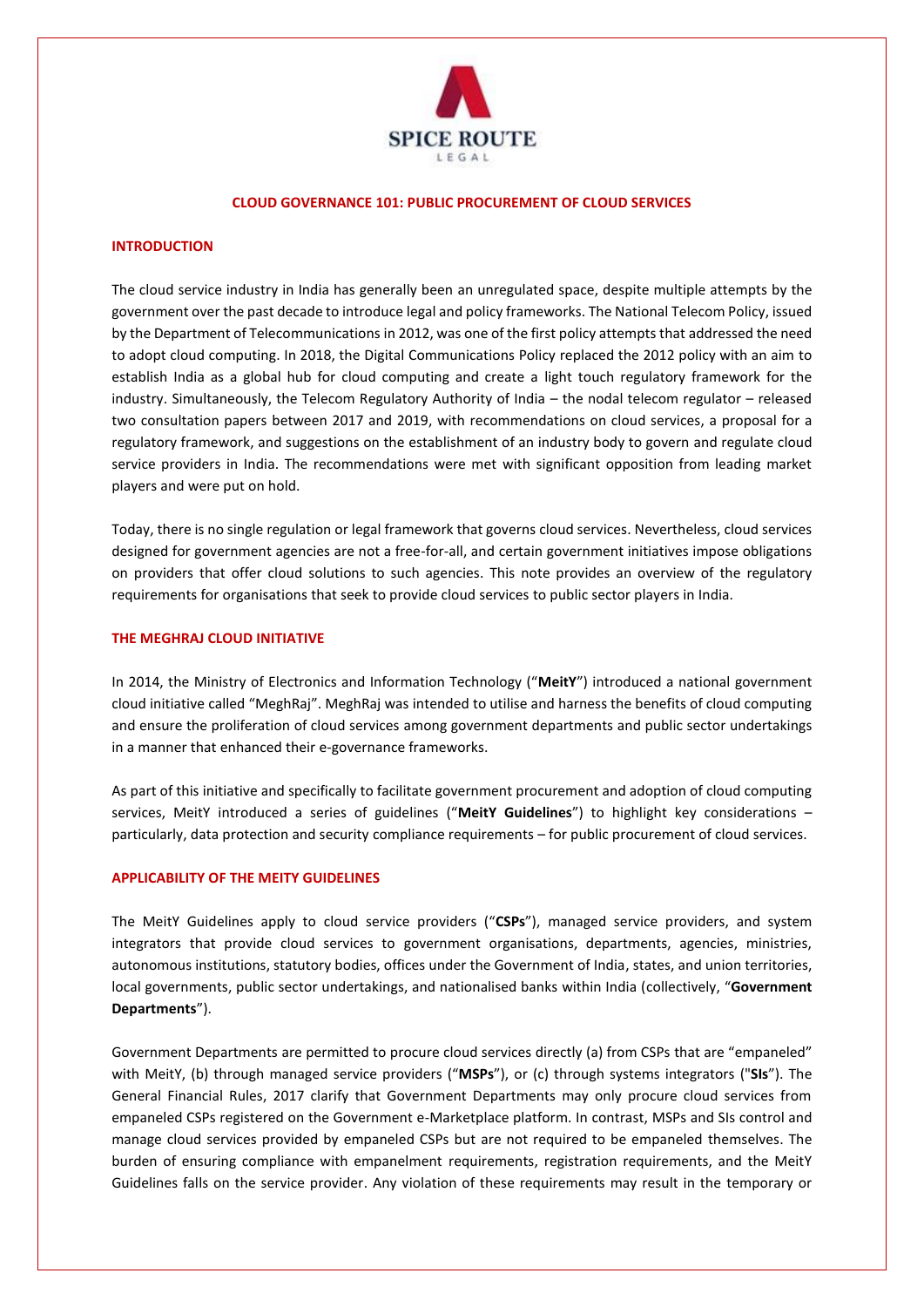

permanent suspension of the service provider or de-empanelment of the CSP, in addition to other legal and contractual remedies available to the Government Department.

CSPs can apply to be empaneled for different service models (i.e., IaaS, PaaS, and SaaS) and deployment models (these include public clouds, virtual private clouds, and government community cloud models). Different deployment models are required to comply with different technical requirements. As a baseline requirement, CSPs are required to mandatorily offer a set of "basic cloud services" (for example, virtual machines, database services, storage services, network and security services, etc.) to be empaneled. However, the provision of "advanced cloud services" (for example, data warehousing services, analytics services, and managed services like disaster recovery) is optional, and may be offered by CSPs at additional costs.

Since 2016, MeitY has conducted four rounds of empanelment of CSPs, the most recent of which, ended on August 31, 2021. An approved empanelment application remains valid for three years.

The MeitY Guidelines do not regulate private sector procurement of cloud services.

### **EMPANELMENT PROCESS**

MeitY's empanelment process involves a detailed audit and assessment of the applicant. Once empaneled, MeitY conducts a surveillance audit of the CSP annually.

The empanelment process consists broadly of the following steps:

- (a) An applicant submits an application form and details of the proposed cloud services in accordance with the format prescribed in the [application document.](https://www.meity.gov.in/writereaddata/files/Application_Empanelment_CSPs_June_2021.pdf)
- (b) MeitY conducts an initial assessment and compliance check to confirm the submission of all requisite documents.
- (c) Upon a successful completion of the initial assessment, the applicant is required to have its cloud service offerings and data centres audited by the Standardisation Testing and Quality Certification ("**STQC**") which is a MeitY office that determines compliance with MeitY-prescribed data protection and security requirements and standards.
- (d) If the applicant successfully passes the STQC audit, MeitY issues a letter of award that certifies the empanelment and publishes details of the applicant on its website. A list of current providers empaneled with MeitY is available here.

## **THE GEM PLATFORM**

In 2016, the Indian government established a Government to Business ("**G2B**") online platform called the Government e-Marketplace ("**GeM**") that aimed to make public procurement a transparent process. GeM functions as an online portal for the procurement of goods and services, where sellers can register and bid for government contracts and provide such goods and services. Empaneled CSPs, MSPs, and SIs are mandatorily required to register themselves on the GeM platform and comply with the standard GeM terms and conditions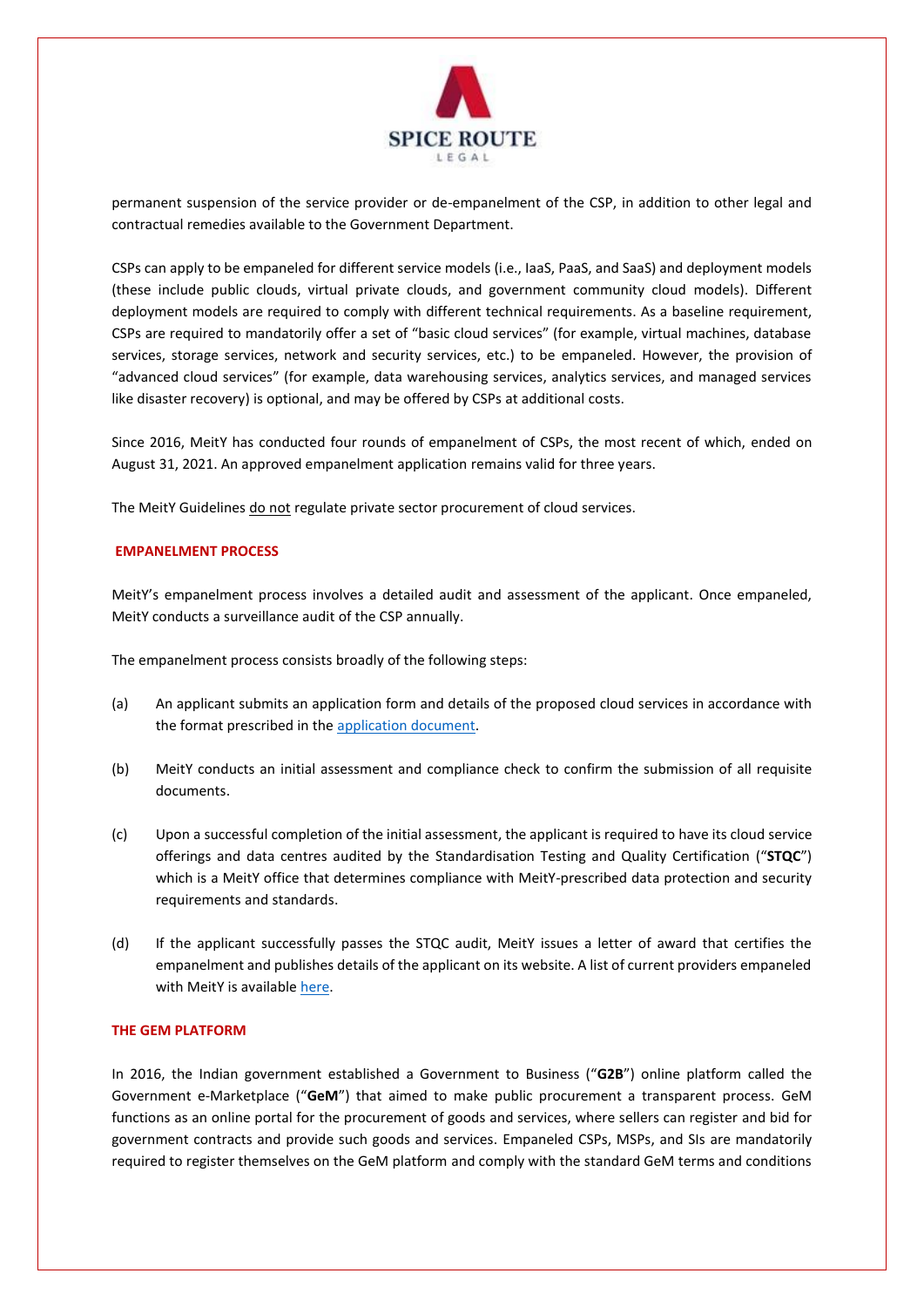

to offer cloud services to Government Departments. These departments may, in turn, procure such services either through the GeM marketplace or through bid and reverse auction facilities available on the GeM platform.

Foreign entities are not permitted to directly sell their products or services on the GeM platform but must appoint and authorise distributors to sell and provide services on their behalf. Once authorised, distributors are required to comply with a detailed vendor assessment, and upon successful completion, may sell their products or services on the platform.

# **DATA PROTECTION, SECURITY, AND LOCALISATION REQUIREMENTS**

In addition to general compliance with the legal requirements imposed under the Information Technology Act, 2000 and the rules issued under it, CSPs that seek to be empaneled under the MeghRaj initiative must fulfil detailed data protection, security, and other legal requirements prescribed by MeitY.

This includes compliance with security standards that include ISO 27001:2017 and 20000-1:2018 (for data center facilities), Cloud Security ISO Standard ISO 27017:2015, and Privacy Standard ISO 27018:2019. Additionally, CSPs must provide an intrusion detection system, deploy anti-malware tools, and implement service and operational management processes and procedures, incident management procedures, backup services, cloud storage requirements, and disaster recovery and business continuity plans. MeitY requires CSPs to contractually impose these obligations on their subcontractors and sub-processors as well.

Perhaps the most crucial aspect of the MeitY Guidelines is the data localisation requirement, which is in line with the Indian government's overarching stance on data sovereignty and heightened security requirements for data held by Government Departments. All data functions and processing activities undertaken by CSPs must only be carried out within India, and the export of any type of data (including backups), is prohibited.

#### **CONCLUSION**

MeitY's empanelment process is detailed, fastidious, and imposes heightened obligations on cloud service providers that aim to contract with or otherwise offer solutions to players in the public sector. Accordingly, before seeking to tap into the public procurement processes, organisations that offer cloud services ought to undertake internal diligences to ensure that they are compliant with MeitY's requirements.